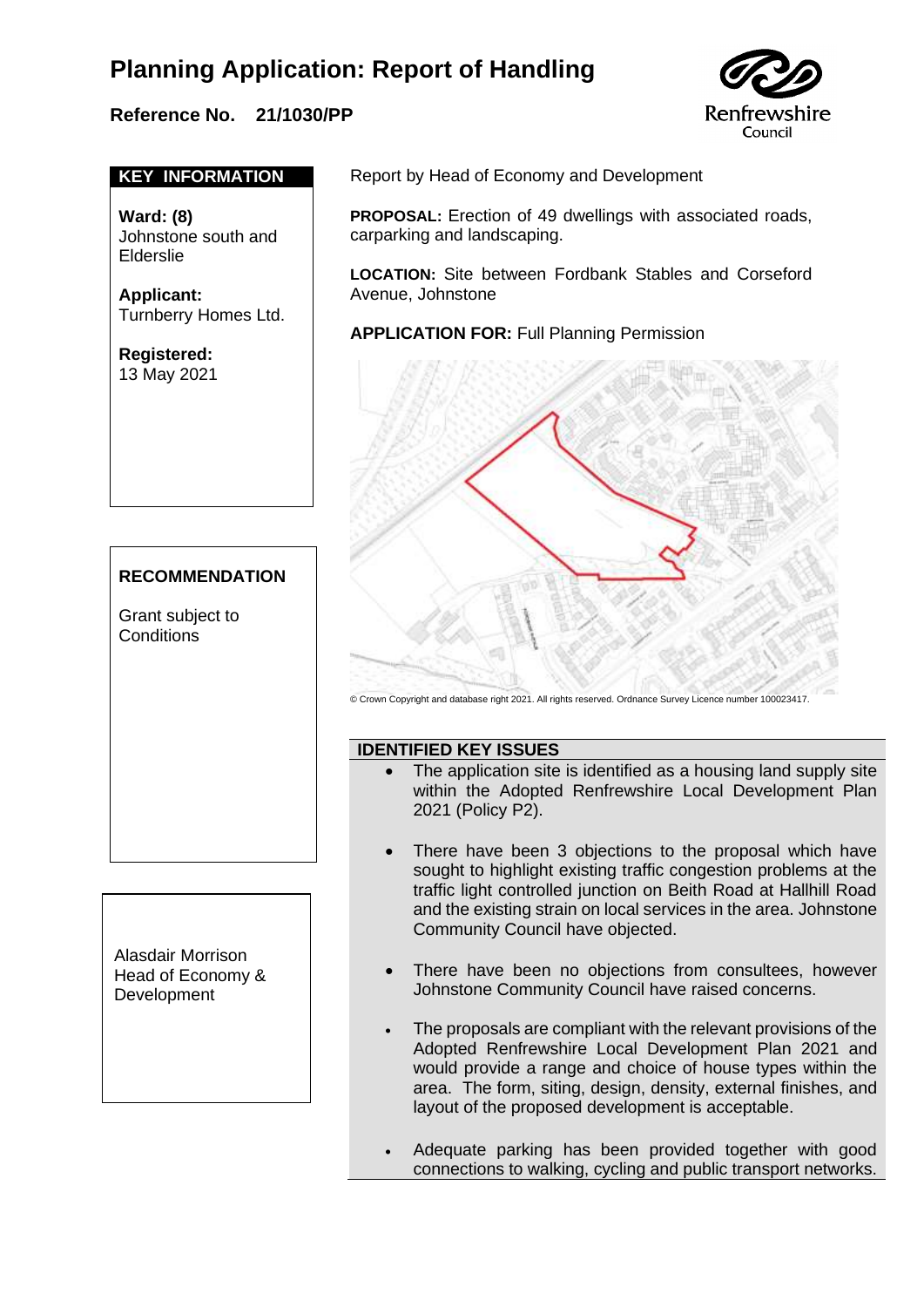



| <b>APPLICANT:</b>                  | <b>Turnberry Homes Ltd</b>                                                                                                                                                                                                                                                                                                                                                                                                         |
|------------------------------------|------------------------------------------------------------------------------------------------------------------------------------------------------------------------------------------------------------------------------------------------------------------------------------------------------------------------------------------------------------------------------------------------------------------------------------|
| SITE ADDRESS:                      | Fordbank Stables and Corseford<br>Site<br>between<br>Avenue,<br>Johnstone                                                                                                                                                                                                                                                                                                                                                          |
| PROPOSAL:                          | Erection of 49 dwellinghouses with associated roads, carparking<br>and landscaping.                                                                                                                                                                                                                                                                                                                                                |
| <b>RECOMMENDATION:</b>             | Grant subject to conditions                                                                                                                                                                                                                                                                                                                                                                                                        |
| PRE-APPLICATION<br><b>COMMENTS</b> | Pre-application meetings have taken place, the main points of<br>principle and detail discussed were in relation to:                                                                                                                                                                                                                                                                                                               |
|                                    | Flooding/Drainage;<br>Walking/cycling/public transport networks;<br>Internal and external road network;<br>Educational requirements;<br>Layout/design/play and open space provision;<br>Range and types of housing;<br>Low Carbon Design/development;                                                                                                                                                                              |
| <b>PROPOSALS</b>                   | This application seeks planning permission for the erection of 49<br>residential units. The proposal was amended from 53 units to 49<br>units to enable a better mix of housing to be provided.                                                                                                                                                                                                                                    |
|                                    | The application site comprises an area of former agricultural land<br>bounded by the railway line to the north, Beith Road to the south<br>and areas of housing to the east and southwest. The site is<br>bound to the northwest by an area of land associated with<br>Fordbank Stables.                                                                                                                                           |
|                                    | The homes would be made up of three and four bedroom houses<br>with a mix of detached, semi-detached, and terraced houses.<br>The proposed finishing materials would comprise of dry dash<br>render, cast stone details with slate grey roof tiles and white upvc<br>windows. Windows would have vertical proportions to reflect<br>surrounding properties and door styles would add a<br>contemporary element to the development. |
|                                    | The development would be accessed from the southeast off<br>Corseford Avenue. Internally, the primary street would be a loop,<br>stepping down to secondary streets and lanes. Consideration<br>was initially given to two points of access, however, further<br>investigation by the applicant revealed issues relating to land<br>ownership which prohibited an access at the northern end of the<br>site.                       |
|                                    | The layout includes provision of new pedestrian connections on<br>the north-eastern boundary of the site via the access road onto<br>Corseford Avenue, the bus stops and railway station at Milliken                                                                                                                                                                                                                               |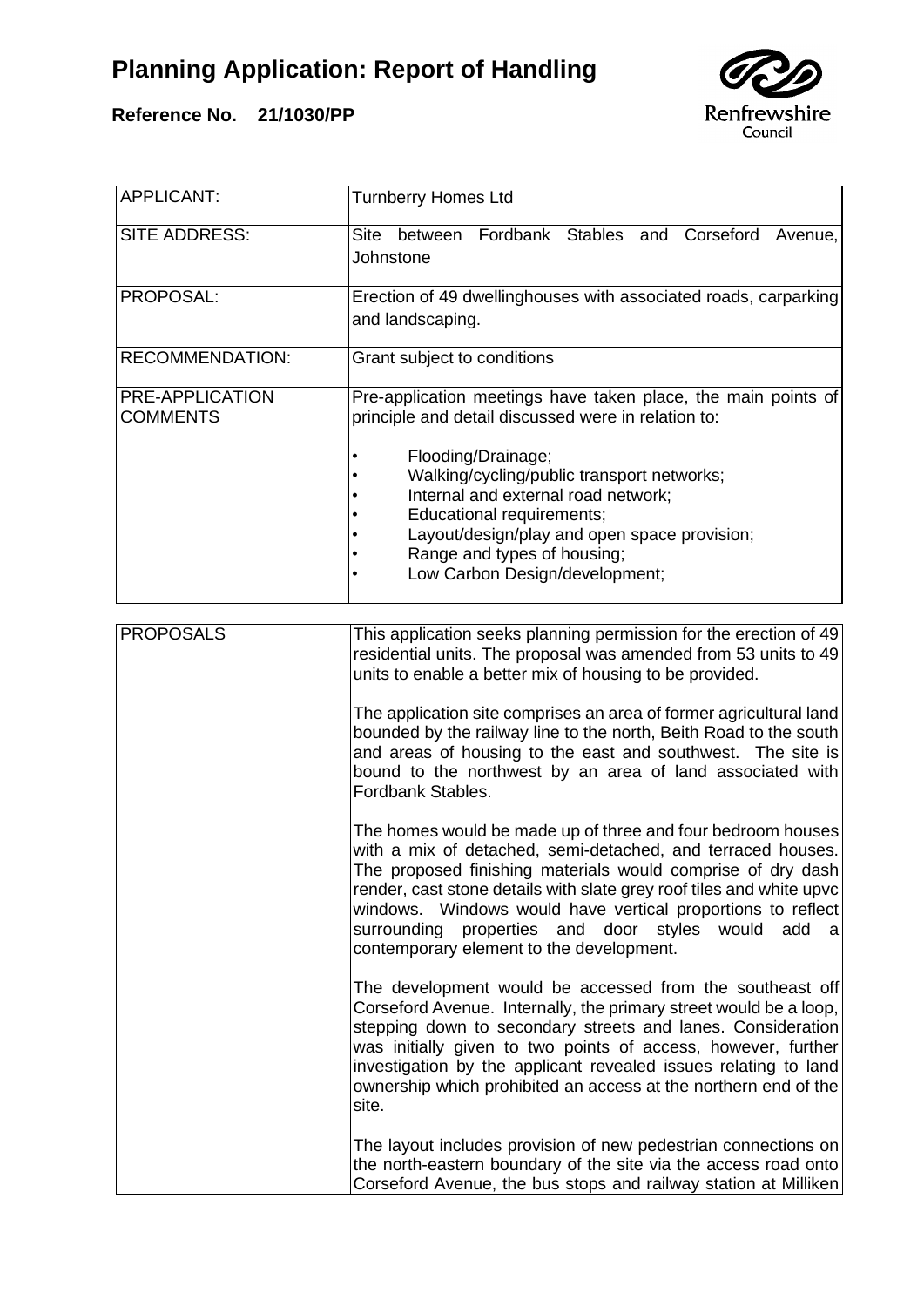

|                     | Park and to the south via a new section of foot/cycle way from<br>the loop road to Fordbank Stables Lane onwards to Beith Road,<br>connecting the site to the surrounding area.                                                                                                                                                                                                                      |
|---------------------|------------------------------------------------------------------------------------------------------------------------------------------------------------------------------------------------------------------------------------------------------------------------------------------------------------------------------------------------------------------------------------------------------|
|                     | Two areas of open space would be provided within the<br>development. In the northern portion of the site a landscaped<br>area containing a SUDS pond would be provided. An area of<br>informal space with play equipment would be provided centrally<br>within the development surrounded by landscaping. Planned<br>landscaped edges provide further areas of open space within the<br>development. |
| <b>SITE HISTORY</b> | 19/0865/NO – Residential development with associated roads,<br>infrastructure, and landscaping. Agreed                                                                                                                                                                                                                                                                                               |
|                     |                                                                                                                                                                                                                                                                                                                                                                                                      |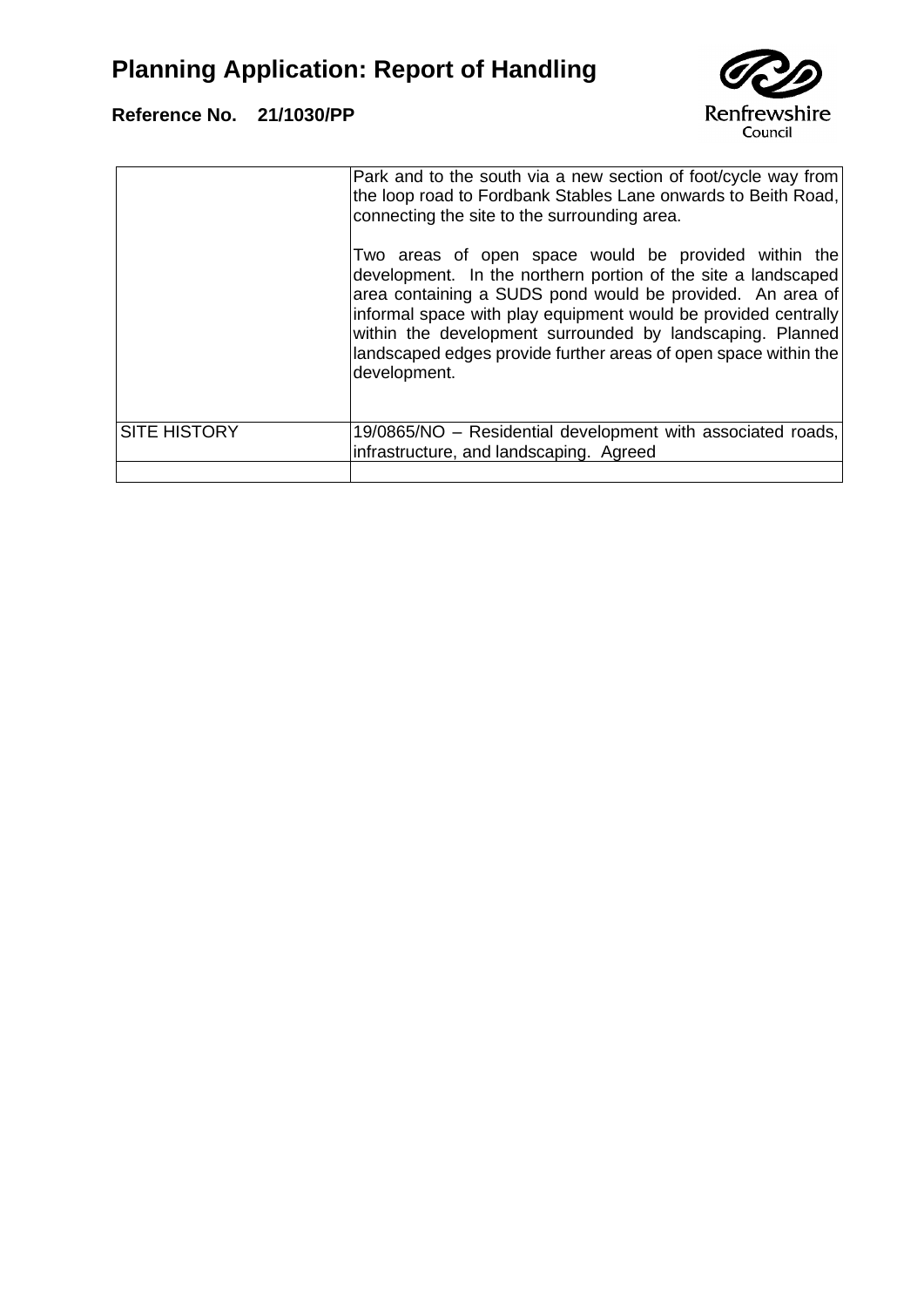

| <b>CONSULTATIONS</b>   | <b>Johnstone Community Council - Concerns raised in relation</b><br>to the following:<br>• The site is identified as Greenbelt in the Adopted Local<br>Development Plan;<br>• Representations had previously been submitted in<br>relation to the release of Greenbelt land;<br>• Road congestion and on street parking on Corseford<br>Avenue and its impact on traffic on surrounding roads.<br>Environment & Infrastructure Services (Roads) - No |
|------------------------|------------------------------------------------------------------------------------------------------------------------------------------------------------------------------------------------------------------------------------------------------------------------------------------------------------------------------------------------------------------------------------------------------------------------------------------------------|
|                        | objection subject to condition.                                                                                                                                                                                                                                                                                                                                                                                                                      |
|                        | Environment & Infrastructure Services (Design) - No<br>objection subject to condition.                                                                                                                                                                                                                                                                                                                                                               |
|                        | <b>SEPA - No objection.</b>                                                                                                                                                                                                                                                                                                                                                                                                                          |
|                        | <b>Scottish Water - No objection.</b>                                                                                                                                                                                                                                                                                                                                                                                                                |
|                        | NatureScot - No objection.                                                                                                                                                                                                                                                                                                                                                                                                                           |
|                        | West of Scotland Archaeology Service - No objections subject<br>to condition.                                                                                                                                                                                                                                                                                                                                                                        |
|                        | <b>Communities &amp; Housing Services (Environmental Protection</b><br><b>Team)</b> – No objections subject to conditions.                                                                                                                                                                                                                                                                                                                           |
|                        | <b>Children Services - No comment.</b>                                                                                                                                                                                                                                                                                                                                                                                                               |
|                        | Glasgow Airport - No comment.                                                                                                                                                                                                                                                                                                                                                                                                                        |
|                        | NATS/Nerl Safeguarding - No comment.                                                                                                                                                                                                                                                                                                                                                                                                                 |
|                        | Network Rail - No comment.                                                                                                                                                                                                                                                                                                                                                                                                                           |
|                        |                                                                                                                                                                                                                                                                                                                                                                                                                                                      |
|                        |                                                                                                                                                                                                                                                                                                                                                                                                                                                      |
|                        |                                                                                                                                                                                                                                                                                                                                                                                                                                                      |
|                        |                                                                                                                                                                                                                                                                                                                                                                                                                                                      |
|                        |                                                                                                                                                                                                                                                                                                                                                                                                                                                      |
| <b>REPRESENTATIONS</b> | Three representations have been received, objecting to the<br>proposals.                                                                                                                                                                                                                                                                                                                                                                             |
|                        | The concerns raised can be summarised as follows: -                                                                                                                                                                                                                                                                                                                                                                                                  |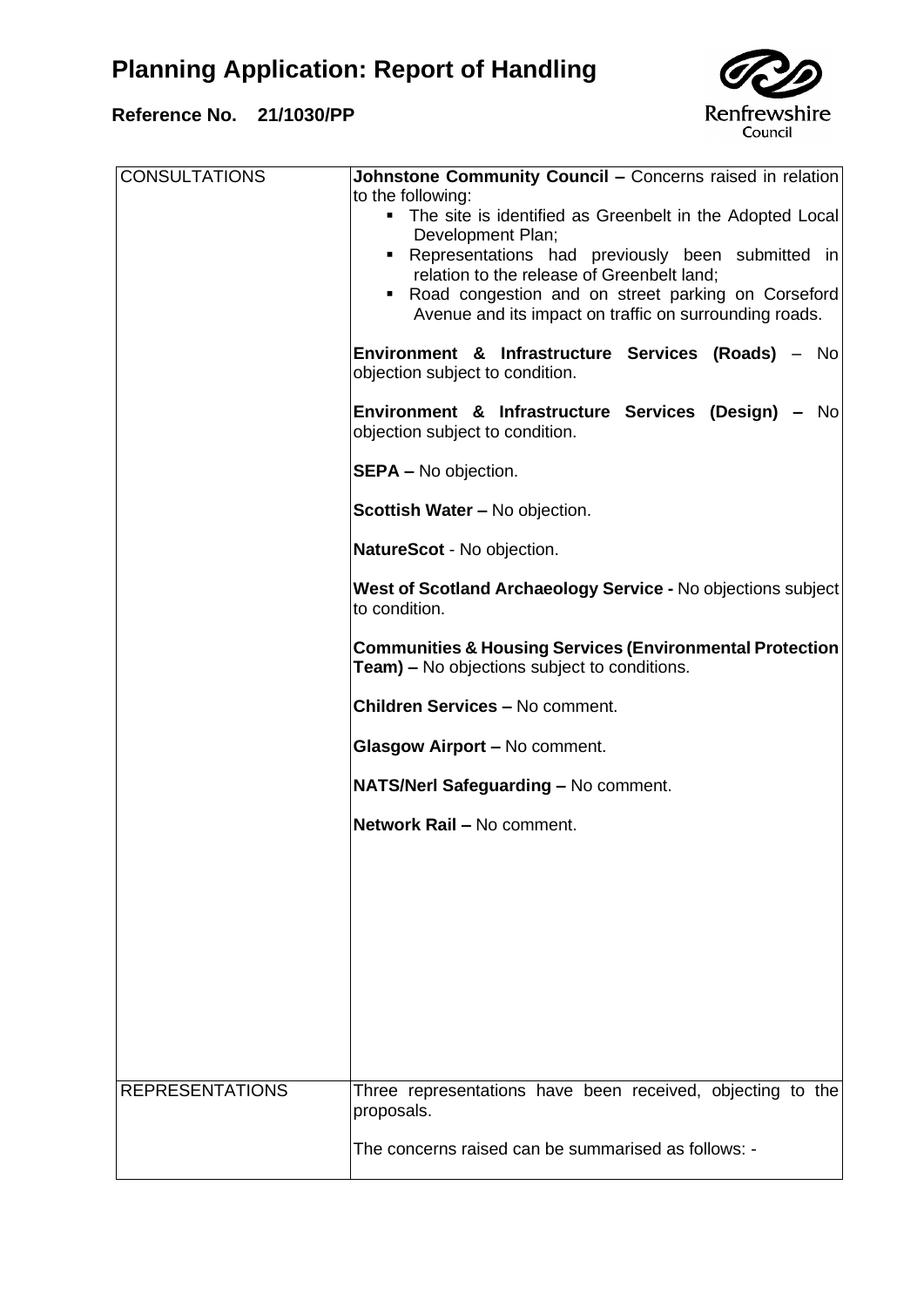

| The proposed housing development is contrary to the<br>Development Plan.                                                                                                                                                                                                                                                 |
|--------------------------------------------------------------------------------------------------------------------------------------------------------------------------------------------------------------------------------------------------------------------------------------------------------------------------|
| The proposed loss of a high-quality greenfield site as a priority<br>for housing development over brownfield sites in the area is<br>inappropriate in terms of Scottish Planning Policy.                                                                                                                                 |
| If housing had been restricted to the lower half of the site it would<br>have mitigated loss of trees and semi-natural woodland.                                                                                                                                                                                         |
| There is an existing traffic congestion problem at the poorly<br>designed traffic light controlled junction on Beith Road at Hallhill<br>Road where various school and bus routes clash. Adding even<br>more traffic to this area will impact the junction further and<br>surrounding road network which is at capacity. |
| The footpath link from the development onto Fordbank access<br>lane may encourage the use of Fordbank estate as a shortcut to<br>Beith Road and serves little purpose given its condition.                                                                                                                               |
| Levels of dust during construction.                                                                                                                                                                                                                                                                                      |
| The south Johnstone area is now saturated with housing<br>developments which have placed a continuing strain on local<br>infrastructure.                                                                                                                                                                                 |
|                                                                                                                                                                                                                                                                                                                          |

| <b>DEVELOPMENT PLAN</b> | Adopted Renfrewshire Local Development Plan 2021                                                                                                                                                                                                                                                                                                                                        |
|-------------------------|-----------------------------------------------------------------------------------------------------------------------------------------------------------------------------------------------------------------------------------------------------------------------------------------------------------------------------------------------------------------------------------------|
| <b>POLICIES</b>         | Policy P2 Housing Land Supply<br>Policy P3 Housing Mix and Affordable Housing<br>Policy P6 - Open Space<br><b>Policy I1 Connecting Places</b><br>Policy I3 Flooding and Drainage<br>Policy I7 Zero and Low Carbon Buildings                                                                                                                                                             |
|                         | Draft New Development Supplementary Guidance 2019<br>Delivering the Places Strategy: Affordable Housing and Open<br>Space Provision in New Developments<br>Delivering the Infrastructure Strategy: Connecting Places;<br>Provision for Waste Recycling in New Developments; and<br><b>Flooding and Drainage</b><br>Delivering the Environment Strategy: Noise and Contaminated<br>Land. |
|                         | <b>Material considerations</b><br>Renfrewshire's Places Residential Design Guide March 2015                                                                                                                                                                                                                                                                                             |
| PI ANNING               | The application site is identified as being a housing site within                                                                                                                                                                                                                                                                                                                       |

| <b>PLANNING</b>   | The application site is identified as being a housing site within |
|-------------------|-------------------------------------------------------------------|
| <b>ASSESSMENT</b> | the Adopted Renfrewshire Local Development Plan 2021 under        |
|                   | Policy P2.                                                        |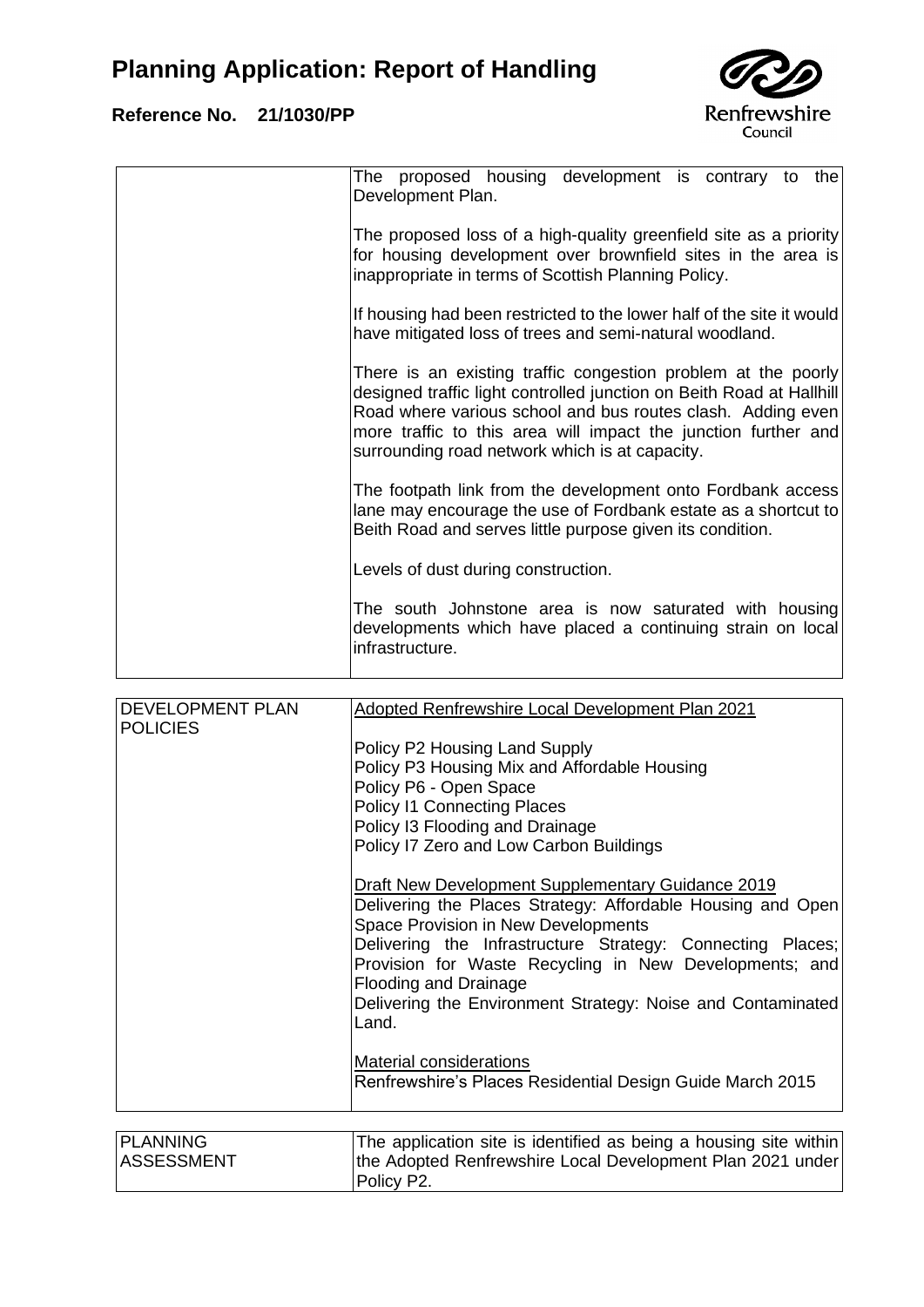

| Policy P2 identifies the site as contributing to the 5-year supply<br>of effective housing land required for Renfrewshire.                                                                                                                                                                                                                                                                                                                                                                                                                                                                                                                                 |
|------------------------------------------------------------------------------------------------------------------------------------------------------------------------------------------------------------------------------------------------------------------------------------------------------------------------------------------------------------------------------------------------------------------------------------------------------------------------------------------------------------------------------------------------------------------------------------------------------------------------------------------------------------|
| The principle of residential development on the site is therefore<br>accepted.                                                                                                                                                                                                                                                                                                                                                                                                                                                                                                                                                                             |
| Policy P3 of the Adopted Renfrewshire Local Development Plan<br>is also applicable in the assessment of the proposal, as it seeks<br>to ensure that on residential sites, a mix of housing types are<br>encouraged to meet current and future housing needs and to<br>support sustainable mixed communities.                                                                                                                                                                                                                                                                                                                                               |
| Although the proposal is under the threshold for affordable<br>housing provision, the application proposes a mix of 3 and 4<br>bedroom properties ranging from terraced, semi-detached and<br>detached properties, widening choice within the local area.                                                                                                                                                                                                                                                                                                                                                                                                  |
| It is considered that the applicant has demonstrated that the<br>development would achieve the requirements of Policy P3,<br>relative to housing mix and house type.                                                                                                                                                                                                                                                                                                                                                                                                                                                                                       |
| Development proposals must also comply with the requirements<br>of the draft New Development Supplementary Guidance as it<br>relates to residential developments and the associated<br>Residential Design Guide which form the basis of good place<br>design. The main issues of consideration in this regard are<br>assessed as follows:                                                                                                                                                                                                                                                                                                                  |
| <b>Context and Character</b><br>The proposed development is considered to respond to the<br>context in which it is sited, which is characterised by a mix of<br>housing styles, sizes, densities, and ages.                                                                                                                                                                                                                                                                                                                                                                                                                                                |
| On the northern side of Corseford Avenue is a development of<br>housing dating from the 70's/80's with a mix of house sizes and<br>types, while at the entrance to the site on the south side of<br>Corseford Avenue is a small cottage development consisting of<br>an old steading and other farm buildings. South of the site<br>across Beith Road are several new build developments offering<br>a range of properties including detached, semi-detached,<br>terraced, and flatted properties. Within these pockets of<br>development there are a mix landscapes and a mix of boundary<br>treatments including open boundaries and planted boundaries. |
| The site itself contains a number of mature trees predominantly<br>along its north western and south eastern boundaries. Although<br>none of these trees are protected by a tree preservation order, a<br>tree survey was submitted in support of the application outlining<br>the health and maturity of each tree. While some of the trees are<br>not particularly good specimens, it is proposed to retain a<br>number of quality species within the development particularly on                                                                                                                                                                        |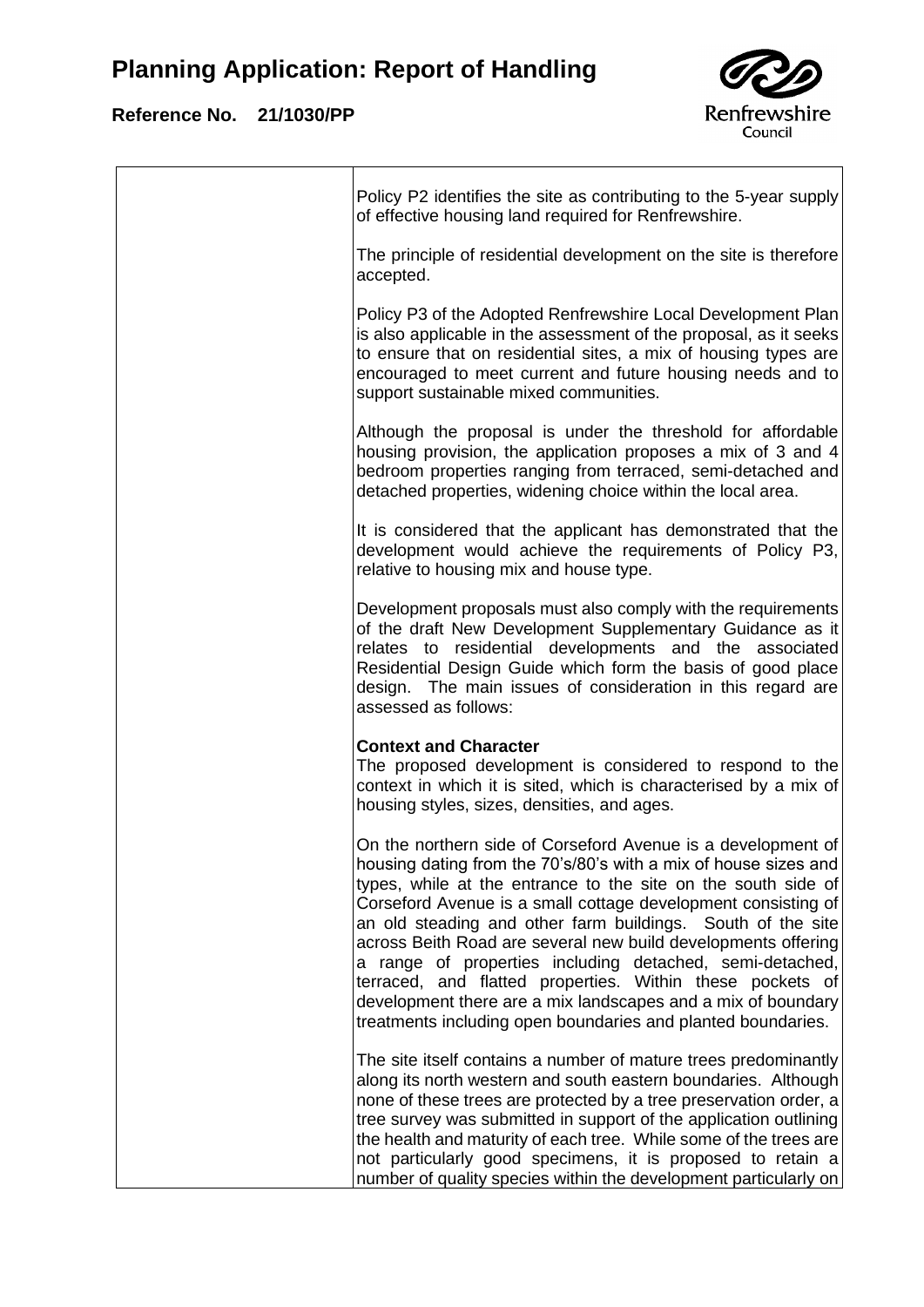

| the north eastern boundary where a line of mature trees would<br>be retained and on the southern boundary of the site where trees<br>would be augmented with a robust landscaping scheme.                                                                                                                                                                                                                                                                                                                                                                  |
|------------------------------------------------------------------------------------------------------------------------------------------------------------------------------------------------------------------------------------------------------------------------------------------------------------------------------------------------------------------------------------------------------------------------------------------------------------------------------------------------------------------------------------------------------------|
| Therefore, the site would retain a degree of enclosure provided<br>by wooded boundaries to two sides which would be augmented<br>through additional landscaping, tree planting, new hedges, and<br>other biodiversity measures to be implemented as part of the<br>proposals.                                                                                                                                                                                                                                                                              |
| The proposed layout seeks to integrate with the surrounding area<br>with dwellings fronting onto Corsefield Avenue providing an<br>active frontage. The dwellings proposed are of modern design,<br>with a mix of detached, semi-detached and terraced properties<br>interspersed with areas of open space and planting.                                                                                                                                                                                                                                   |
| It is considered that the design and layout of the development<br>set within a degree of existing landscaping would create an<br>attractive development, contributing positively to the surrounding<br>area.                                                                                                                                                                                                                                                                                                                                               |
| <b>Access and Connectivity</b><br>An important consideration in the assessment of this application<br>is connectivity between the development and the wider transport<br>network. Policy I1 of the adopted Renfrewshire Local<br>Development Plan (2021) states that development proposals<br>require to ensure appropriate provision and accessibility.<br>Proposals which give priority to sustainable modes of transport<br>and have no significant impact on the safe and efficient operation<br>of the local or trunk road network will be supported. |
| Access to the site for vehicles would be from one access point<br>to the southeast (Corseford Avenue) and pedestrian access is<br>proposed via both sides of the vehicle access and via a proposed<br>footpath to the south of the site that links onto the footway on<br>Beith Road, via Fordbank Lane. Parking within the development<br>is provided in accordance with the required standards and as<br>such 128 spaces are proposed as part of the development, which<br>include 7 visitors spaces.                                                    |
| The Transport Statement submitted in support of the application<br>has demonstrated that the level of trips likely to be generated by<br>the proposed development during peak hours is not significant<br>and would not have a notable impact on the operation of the<br>surrounding network, including junctions. Environment and<br>Infrastructure Services (Roads) are satisfied with the Transport<br>Statement and has offered no objection to the proposal.                                                                                          |
| Pedestrian and cycle access from the site is available from the<br>east and south, providing direct connections with Corseford<br>Avenue, Beith Road, and the wider network.                                                                                                                                                                                                                                                                                                                                                                               |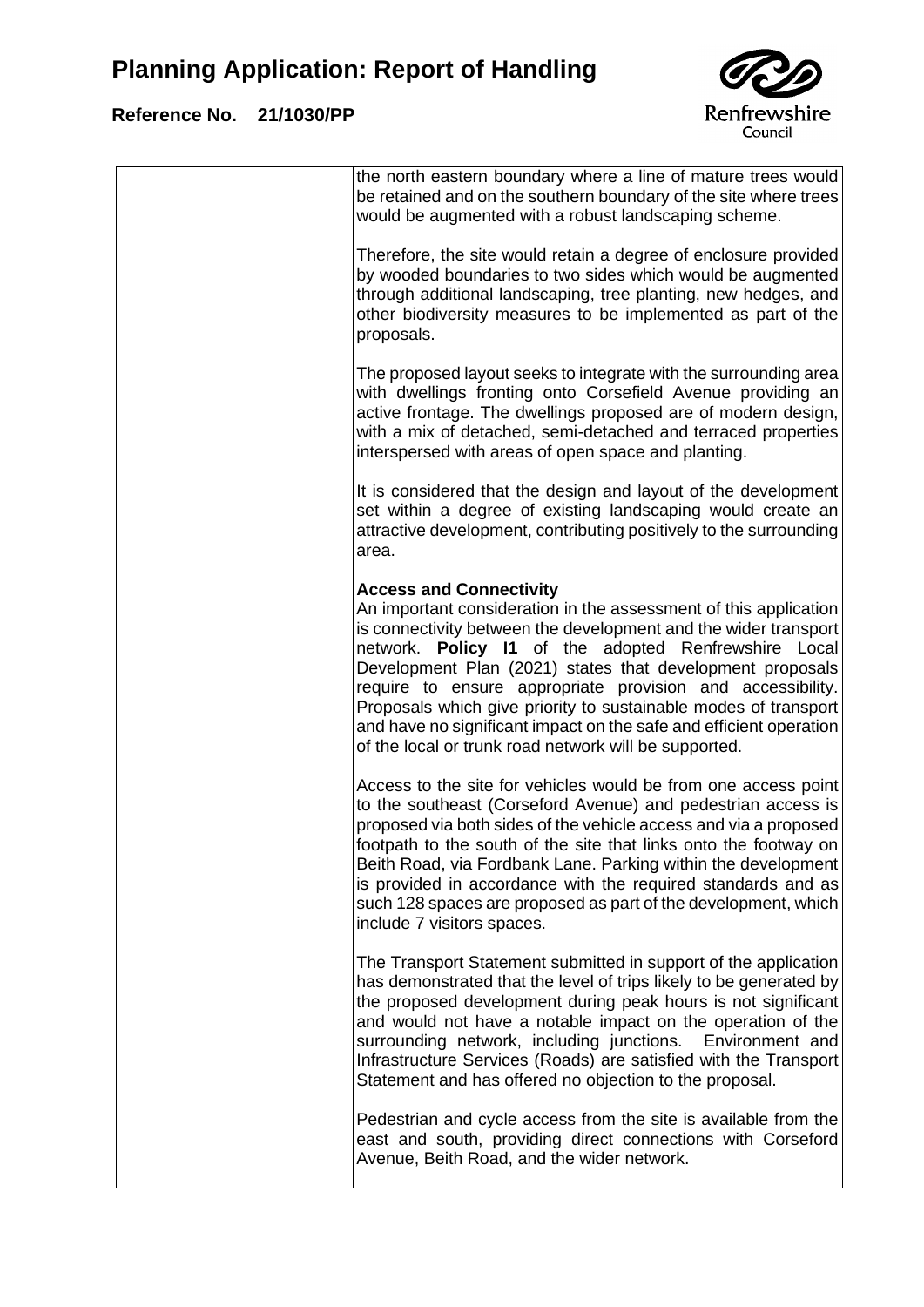

| Safe routes to school are available to surrounding primary and<br>secondary schools. All existing routes are well lit and are<br>considered safe for children providing the available crossing<br>facilities are used where necessary.                                                                                                                                                                                                                                   |
|--------------------------------------------------------------------------------------------------------------------------------------------------------------------------------------------------------------------------------------------------------------------------------------------------------------------------------------------------------------------------------------------------------------------------------------------------------------------------|
| The layout incorporates well-lit and well observed pedestrian<br>links between the site and neighbouring residential areas to the<br>north of Corsefield Avenue, south side of Beith Road, to the bus<br>stop on the site boundary and Milliken Park train station 500m to<br>the northeast.                                                                                                                                                                             |
| <b>Layout and Built Form</b><br>The proposed layout would fit well with the surrounding area.<br>The layout respects privacy and provides appropriate garden<br>sizes and areas of open space. The development provides a<br>good level of amenity for each dwelling and a good outlook to all<br>sides of the site.                                                                                                                                                     |
| <b>Environment and Community</b><br>There is considered to be sufficient provision of amenity and<br>recreational open space within the development, with one area<br>located centrally within the site capable of accommodating an<br>equipped play area and another area of open amenity space in<br>the vicinity of the SUDs Pond located on the northern boundary<br>of the site. Footpath connections would provide access to the<br>surrounding countryside.       |
| The landscape approach to the layout has been informed by the<br>existing form and topography of the site and surrounding area<br>and the block plan includes enhancement of the existing mature<br>trees on the northern and southern boundaries. A detailed<br>landscape and planting strategy requires to be submitted as part<br>of the application and can be secured through planning<br>conditions.                                                               |
| With regard to Policy I3 of the Adopted Renfrewshire Local<br>Development Plan and the supplementary guidance on Flooding<br>and Drainage, a Drainage Strategy was submitted in support of<br>application.<br>Consultation<br>with<br>Environment<br>the<br>and<br>Infrastructure Services (Design), concluded that the proposed<br>development would have no detrimental<br>impact and a<br>sustainable urban drainage system has been incorporated into<br>the layout. |
| In view of the above, the proposal is considered to comply with<br>Policy I3 and the associated supplementary guidance.                                                                                                                                                                                                                                                                                                                                                  |
| <b>Buildings and Design</b><br>The proposed dwellings are of modern design and house types<br>are varied in their layout, roof form, orientation and finishing<br>materials, reflecting densities within the surrounding area.                                                                                                                                                                                                                                           |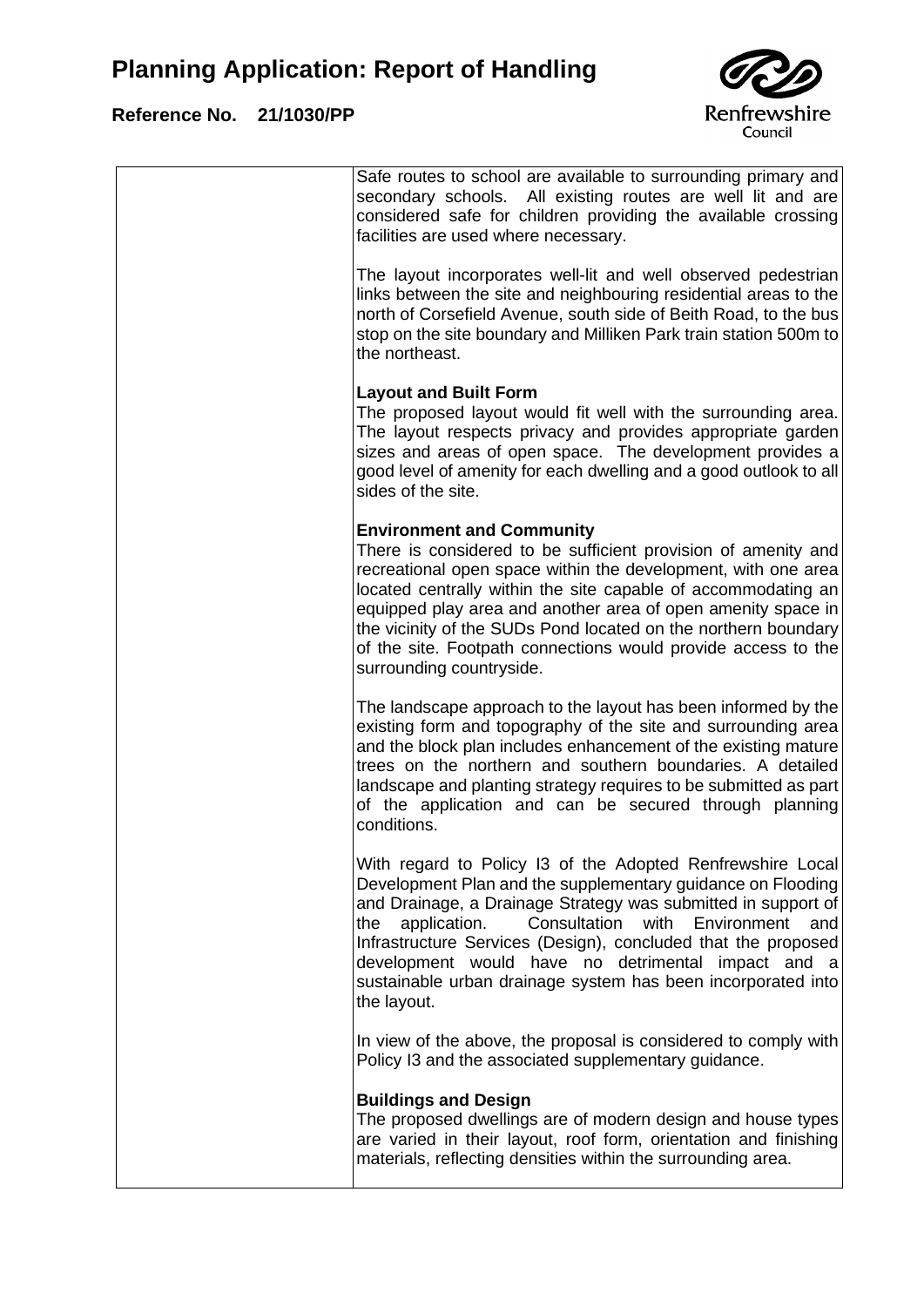### **Reference No. 21/1030/PP**

 $\overline{1}$ 



|  | Typical house elevations would include dry dash rendered walls<br>with cast stone details. The cast stone would be predominantly<br>grey and the render either light cream or white in colour. The<br>roofs would generally be of slate grey concrete tiles and the<br>windows would have vertical proportions.                                                                                                                                                                                                                                                                                                                                                   |
|--|-------------------------------------------------------------------------------------------------------------------------------------------------------------------------------------------------------------------------------------------------------------------------------------------------------------------------------------------------------------------------------------------------------------------------------------------------------------------------------------------------------------------------------------------------------------------------------------------------------------------------------------------------------------------|
|  | This palette of materials and vertical emphasis is reflective of the<br>surrounding areas.                                                                                                                                                                                                                                                                                                                                                                                                                                                                                                                                                                        |
|  | Therefore, the proposed development is considered to comply<br>with the New Development Supplementary Guidance and<br>associated residential design guide.                                                                                                                                                                                                                                                                                                                                                                                                                                                                                                        |
|  | Policy I7 of the adopted Renfrewshire Local Development Plan<br>relates to Renewable and Low Carbon Energy Developments<br>and seeks for all major developments to consider renewable<br>energy sources, particularly the use of a district heating network<br>(or other low carbon alternatives).                                                                                                                                                                                                                                                                                                                                                                |
|  | The applicant confirms support for the principle of reducing<br>carbon emissions by reducing energy demand through first<br>approach, to the provision of energy efficient housing.<br>This<br>approach is in line with Policy I7.                                                                                                                                                                                                                                                                                                                                                                                                                                |
|  | <b>Site Characteristics</b><br>There have been no objections to the application from any of the<br>consultees, subject to conditions to secure a scheme of<br>archaeological works, site investigations and the provision of<br>additional footpath linkages. Appropriate planning conditions can<br>be imposed to control these matters.                                                                                                                                                                                                                                                                                                                         |
|  | <b>Representations</b><br>In response to the points of objection not covered above, the<br>following should be considered:                                                                                                                                                                                                                                                                                                                                                                                                                                                                                                                                        |
|  | With regard to the loss of trees from the site, a tree survey<br>submitted in support of the application did not idenitfy the<br>presence of any ancient or veteran trees on the site and there is<br>no tree preservation order covering any trees on the site.<br>Although trees would be lost through development, many of the<br>trees have been retained within the development. Additionally,<br>the landscaping proposals submitted as part of the application<br>demonstrate that an acceptable level of residential amenity and<br>retention of existing habitats can be achieved, and that the<br>development can be set within an appropriate context. |
|  | The footpath link from the development onto Fordbank Lane<br>would improve permeability and connectivity for residents of both<br>the Fordbank Estate and the development proposed to the<br>benefit of the surrounding area.                                                                                                                                                                                                                                                                                                                                                                                                                                     |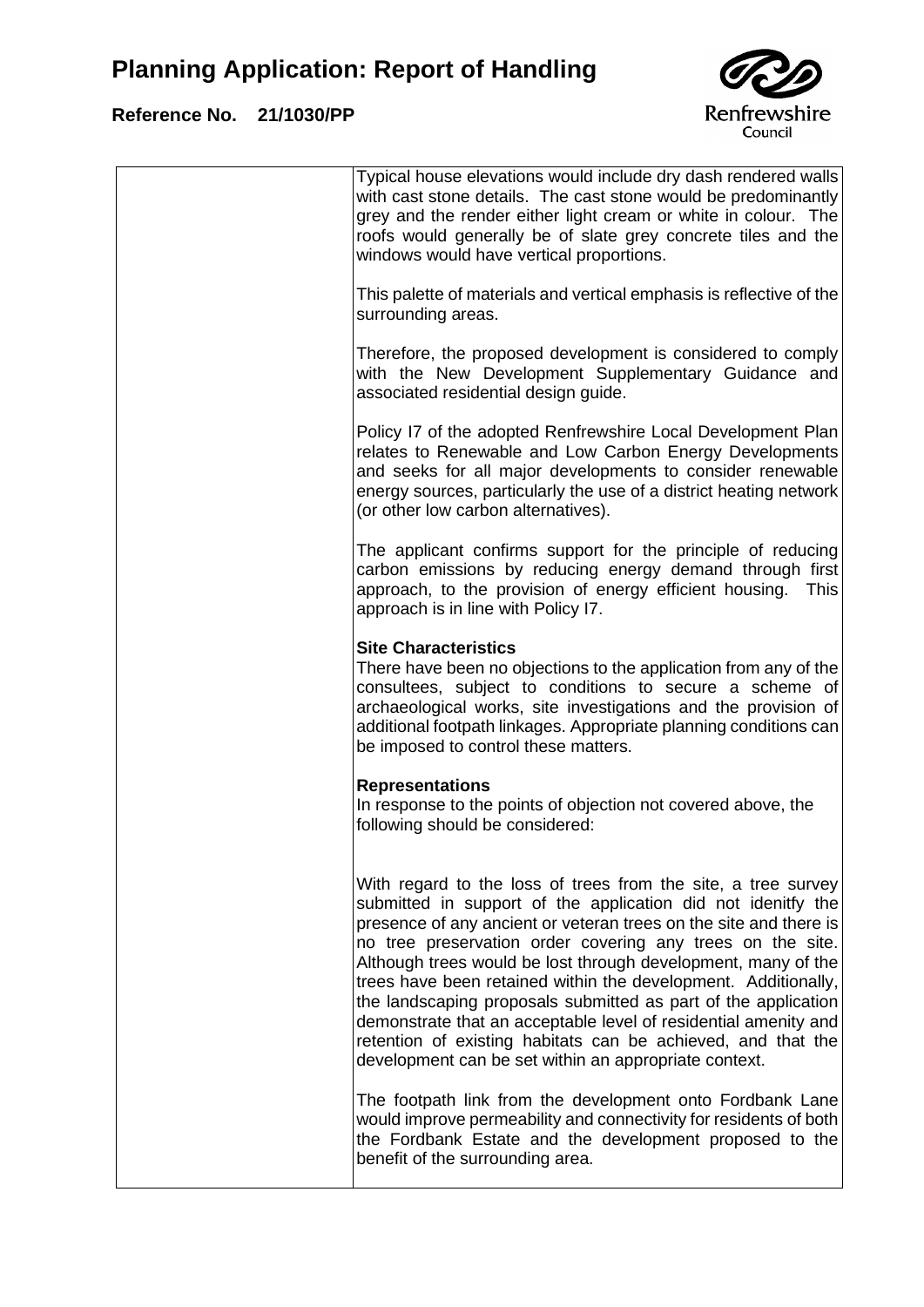### **Reference No. 21/1030/PP**



| <b>RECOMMENDATION</b> | Grant subject to conditions.                                                                                                                                                                                                                                                                                                                                                                                                                            |
|-----------------------|---------------------------------------------------------------------------------------------------------------------------------------------------------------------------------------------------------------------------------------------------------------------------------------------------------------------------------------------------------------------------------------------------------------------------------------------------------|
|                       | In summary, it is considered that the proposal would create a<br>quality residential development within an area allocated for<br>residential purposes in the Adopted Renfrewshire Local<br>Development Plan (2021) and that it would comply with relevant<br>policies within the plan and the associated Supplementary<br>Guidance.<br>In view of the above, it is recommended that planning permission<br>is granted.                                  |
|                       | Communities & Housing Services (Environmental Protection<br>Team) were consulted as part of the application process and<br>raised no concerns relative to the potential for excessive or<br>unacceptable dust emission during the construction phase of<br>development. Notwithstanding, this matter could be controlled<br>by that service should a situation arise where it was considered<br>there were unacceptable emissions.<br><b>Conclusion</b> |

#### **Reason for Decision**

The proposal accords with the provisions of the Development Plan and there are no material considerations which outweigh the presumption in favour of development according with the Development Plan.

#### **Conditions**

- 1 No development shall commence on site until written approval of:
	- (a) a Site Investigation report (characterising the nature and extent of any soil, water and gas contamination within the site); and, if remedial works are recommended therein
	- (b) a Remediation Strategy and Implementation Plan identifying the proposed methods for implementing all remedial recommendations contained within the site investigation report

all prepared in accordance with current authoritative technical guidance, have been submitted to and approved in writing by Renfrewshire Council as Planning Authority.

Reason: To ensure that the site will be made suitable for its proposed use.

- 2 That prior to the occupation of any residential unit on the site:
	- (a) a Verification Report confirming completion of the works specified within the approved Remediation Strategy and Implementation Plan; or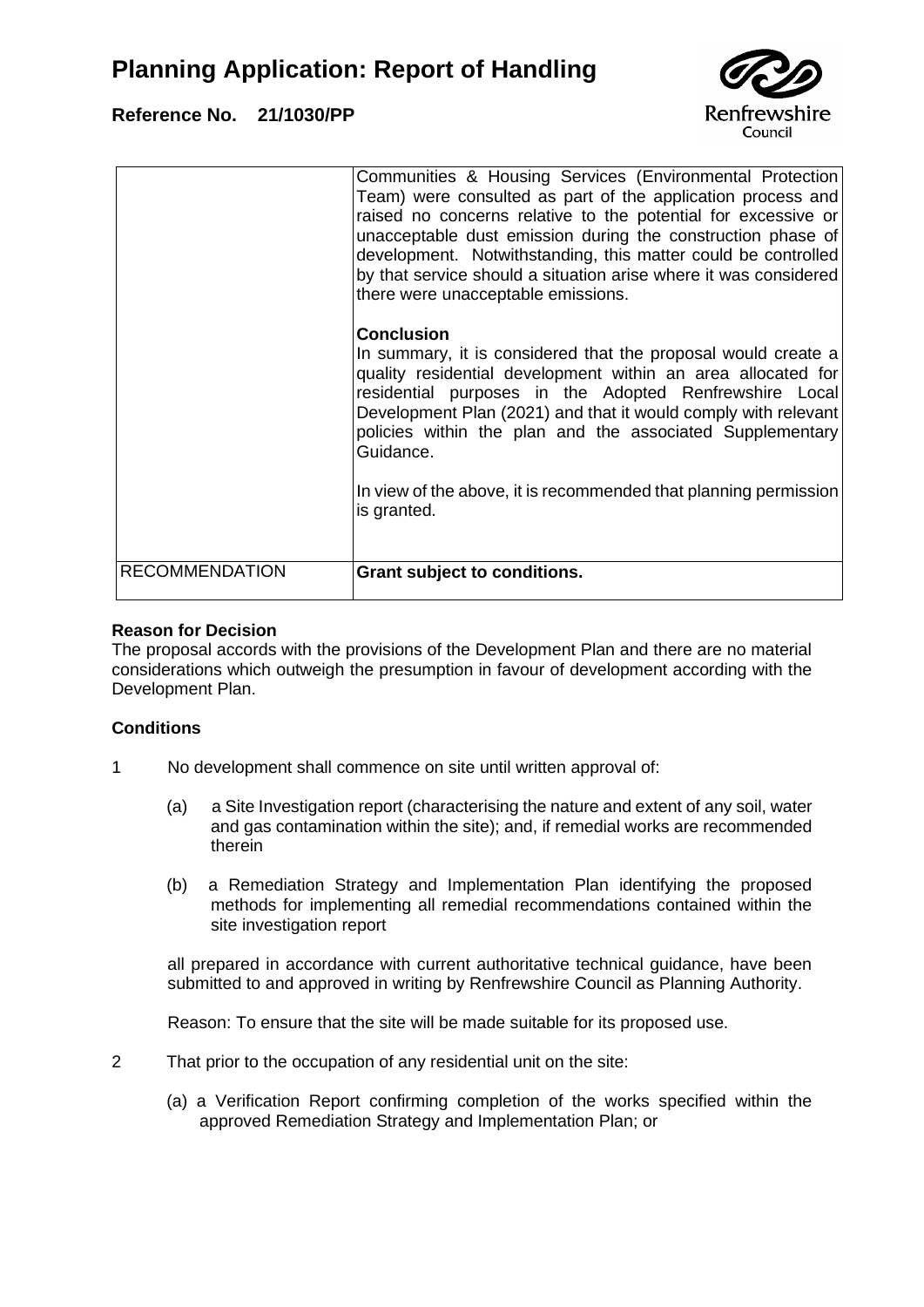#### **Reference No. 21/1030/PP**



(b) where remediation works are not required but soils are to be imported to site, a Verification Report confirming imported materials are suitable for use

shall be submitted to and approved in writing by Renfrewshire Council as Planning Authority. Verification Reports shall not be submitted on a phased basis unless first agreed in writing with the Planning Authority.

Reason: To demonstrate that works required to make the site suitable for use have been completed.

3 That, prior to the erection of any of the dwellinghouses hereby approved, a detailed schedule of the proposed external finishes for each of the dwellinghouses together with a plan and schedule of the surface treatments to be used on the roads and footpaths within the site shall be submitted for the written approval of Renfrewshire Council as Planning Authority. Thereafter, the houses, roads and footpaths shall be constructed only in accordance with such details as may be approved to the satisfaction of Renfrewshire Council as Planning Authority.

Reason: In the interest of the amenity of the area.

4 That, prior to the commencement of the development, details of all boundary treatments to be formed shall be submitted for the written approval of Renfrewshire Council as Planning Authority. Thereafter, all boundary fences and walls as may be approved relating to or adjacent to each plot shall be erected prior to the occupation of the dwelling within that plot to the satisfaction of Renfrewshire Council as Planning Authority.

Reason: In the interest of the amenity of the area.

5 That no development shall take place until there has been submitted to and approved by Renfrewshire Council as Planning Authority a scheme of landscaping, which shall include details of species, planting densities, soil treatment and aftercare.

Reason: In the interest of the amenity of the area.

6 That all planting, seeding or turfing comprised in the approved details of landscaping shall be carried out in the first planting season and seeding seasons following the occupation of the buildings or the completion of the development, whichever is the sooner; and any trees or plants which, within a period of five years from the completion of the development die, are removed or become seriously damaged or diseased shall be replaced in the next planting season with others of a similar size and species, unless Renfrewshire Council as Planning Authority gives written consent to any variation.

Reason: In the interest of the amenity of the area.

7 Prior to the development commencing, the developer shall secure the implementation of archaeological works in accordance with a written scheme of investigation which has been submitted by the applicant and approved by the Planning Authority. Thereafter, the developer shall ensure that the programme of archaeological works is fully implemented and that all recording and recovery of archaeological resources within the development site is undertaken to the satisfaction of the Planning Authority.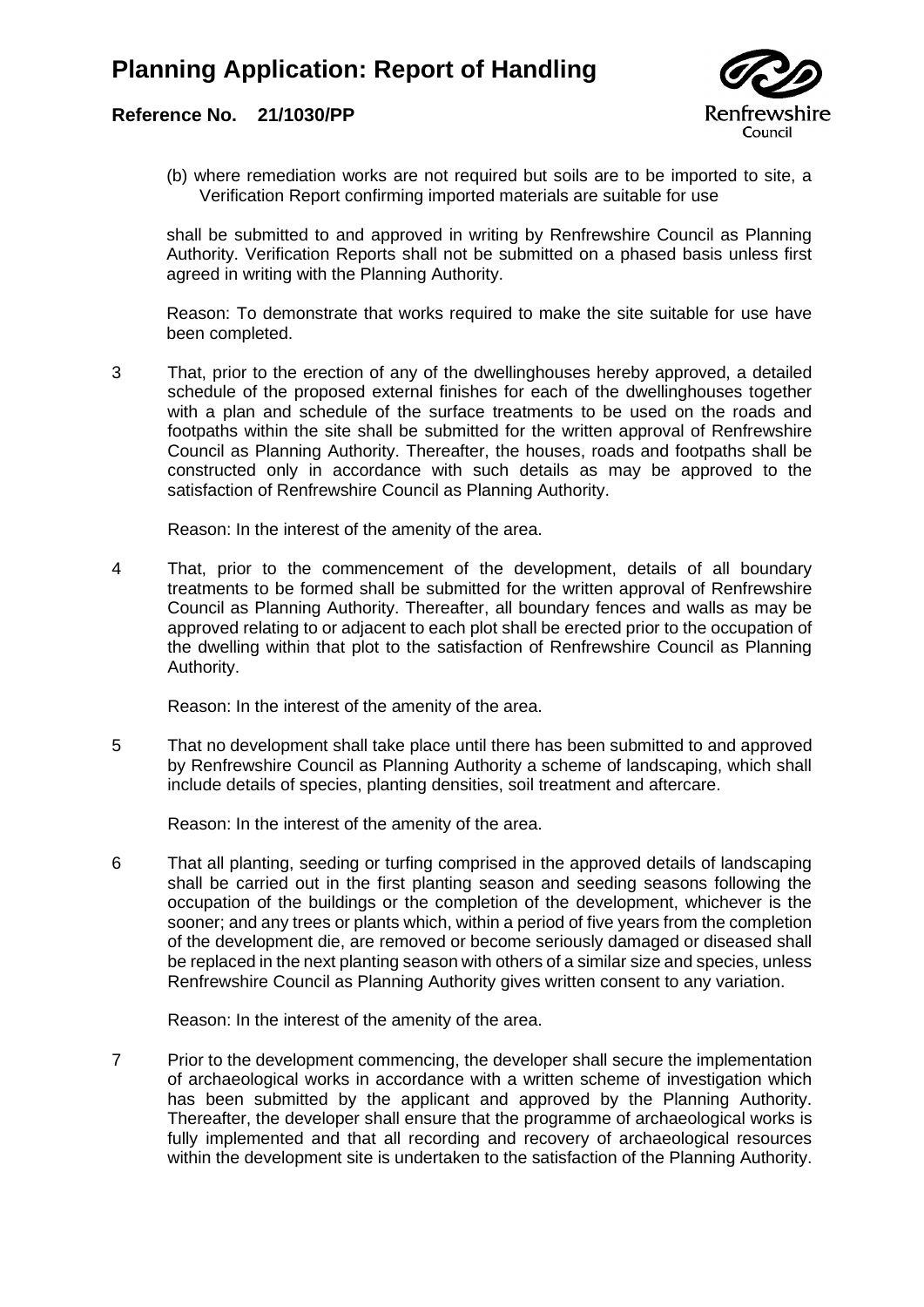

#### **Reference No. 21/1030/PP**

Reason: To ensure that any archaeological remains which may be disturbed can be identified, excavated, and recorded.

8 That prior to the commencement of development, details of phasing for off-site infrastructure works/footways/crossings shall be submitted for the written approval of Renfrewshire Council as Planning Authority. Thereafter, the development shall be implemented only in accordance with such phasing as may be agreed with Renfrewshire Council as Planning Authority, unless otherwise agreed in writing.

Reason: In the interest of the amenity of the area.

9 That the development hereby approved shall be implemented in line with the Drainage Strategy Report by Fairhurst dated March 2021 and Drawing No: 128649/8006 'Overland Flow Routing' and Drawing No: 128649/8003 'Proposed Drainage Layout', to the satisfaction of the Planning Authority.

Reason: To ensure that the site is appropriately drained.

10 That prior to the commencement of development, the applicant shall submit for the written approval of Renfrewshire Council as Planning Authority, an Arboricultural Method Statement, and long-term Tree/Woodland Management & Maintenance Plan(s) for the site. For the avoidance of doubt, the Arboricultural Method Statement shall contain details on how retained trees will be protected on site through the construction phase and future use of the site and the Tree/Woodland Management & Maintenance Plan(s) shall contain details on the monitoring of growth and condition of all newly planted trees.

Reason: To ensure that works are undertaken to a satisfactory standard in the interests of natural heritage.

11 That prior to the commencement of development, the applicant shall submit for the written approval of Renfrewshire Council as Planning Authority, A Low Carbon Energy Implementation Plan which will include the final details of energy efficiency measures to be implemented at the site as well as consideration of Electric Vehicle Charging Points.

Reason: To promote and implement low carbon measures at the site.

- 12 That prior to the commencement of any development of works on site, the developer shall provide for the written approval of Renfrewshire Council as Planning Authority full details of a Locally Equipped Play Area (LEAP) to be provided in the designated area as detailed on Drawing No. AL(0)004 Revision A. Thereafter, prior to occupation of the final residential unit, the developer shall complete for use, the provision of the LEAP area in accordance with the detail finally approved.
- 13 That prior to the commencement of any development of works on site, the developer shall provide for the written approval of Renfrewshire Council as Planning Authority a maintenance scheme for the play area approved as per condition 12.

Reason: In the interests of residential amenity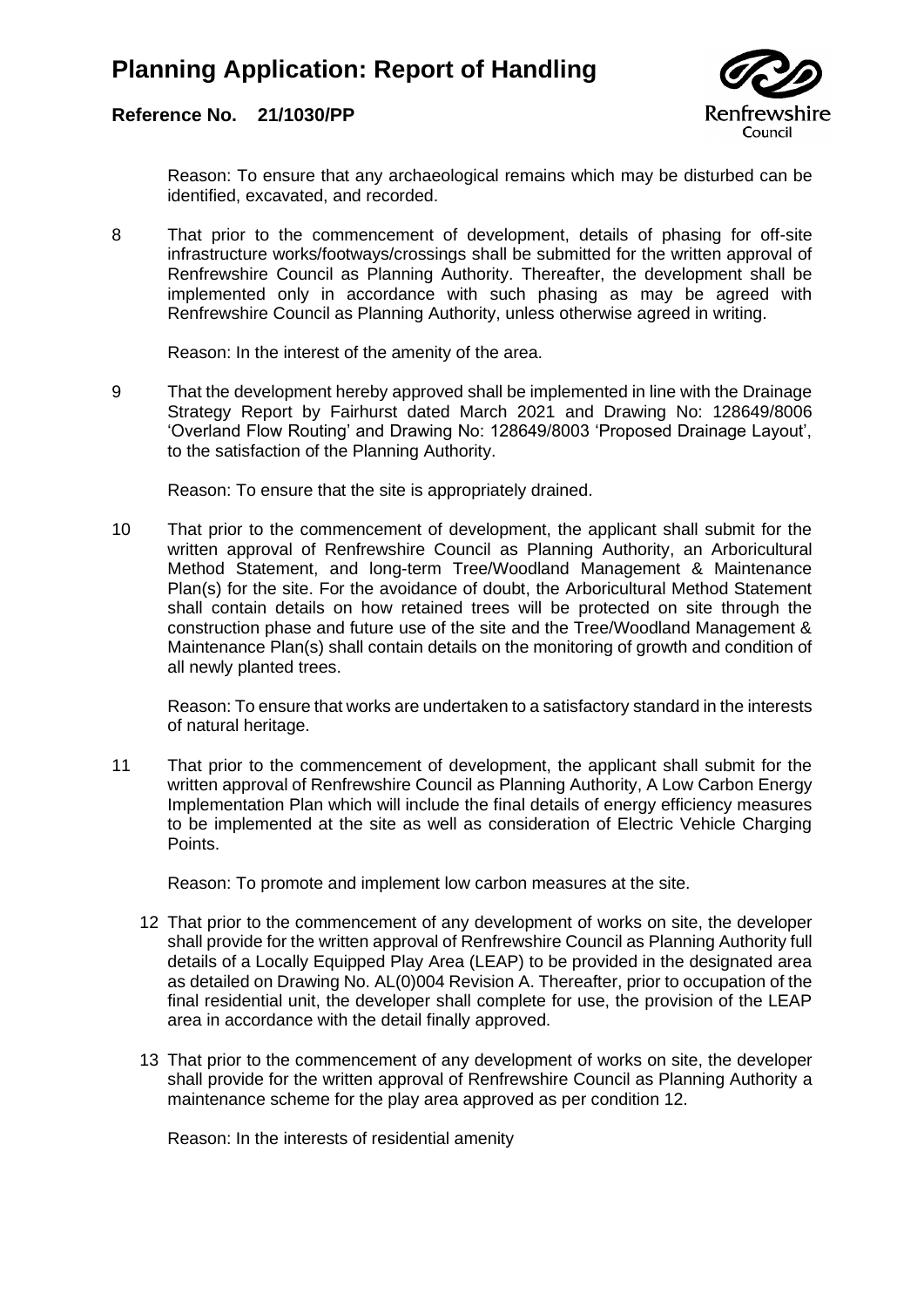

#### **Reference No. 21/1030/PP**

14 That prior to the commencement of development, the developer shall provide details of two pedestrian connections of 3m width, from the northeast of the development onto Corseford Avenue, for the written approval of Renfrewshire Council as Planning Authority. The connections as agreed shall be provided prior to the occupation of any unit within the development.

Reason: In the interest of pedestrian and vehicular safety and to ensure that the development is acceptably connected to the surrounding area.

15 That prior to the commencement of development, details of two pedestrian dropped kerb crossing points on Corseford Avenue, one south of the junction with Tweed Place and one north of the junction with Tweed Place, shall be submitted for the written approval of Renfrewshire Council as Planning Authority and shall be provided prior to the occupation of any dwellinghouse hereby approved.

Reason: In the interest of pedestrian safety.

16 That prior to the commencement of development, details of a footway to be located on the western side of Corseford Avenue from the junction of Beith Road to the pedestrian crossing north of Tweed Place, shall be submitted for the written approval of Renfrewshire Council as Planning Authority, and shall be provided prior to the occupation of any dwellinghouse hereby approved.

Reason: In the interests of traffic and pedestrian safety.

17 For clarification, the proposed footpath link onto the existing track to the south, shall be 3m wide and shall connect into Fordbank Drive.

Reason: To provide pedestrians and cyclist a direct route to Beith Road.

18 For clarification, the proposed access onto Corseford Avenue shall be constructed in accordance with the National Roads Development Guide.

Reason: In the interests of safety

19 In the interests of clarification, parking for vehicles and bicycles shall be provided in accordance with the National Roads Development Guide.

Reason: In the interests of safety.

20 That prior to the occupation of any dwellinghouse hereby approved, the existing bus stop on Corseford Avenue shall be upgraded with a new shelter and high access bus kerbs, to the satisfaction of Renfrewshire Council as Planning Authority.

Reason: In the interests of safety.

Alasdair Morrison Head of Economy & Development

Local Government (Access to Information) Act 1985 - Background Papers